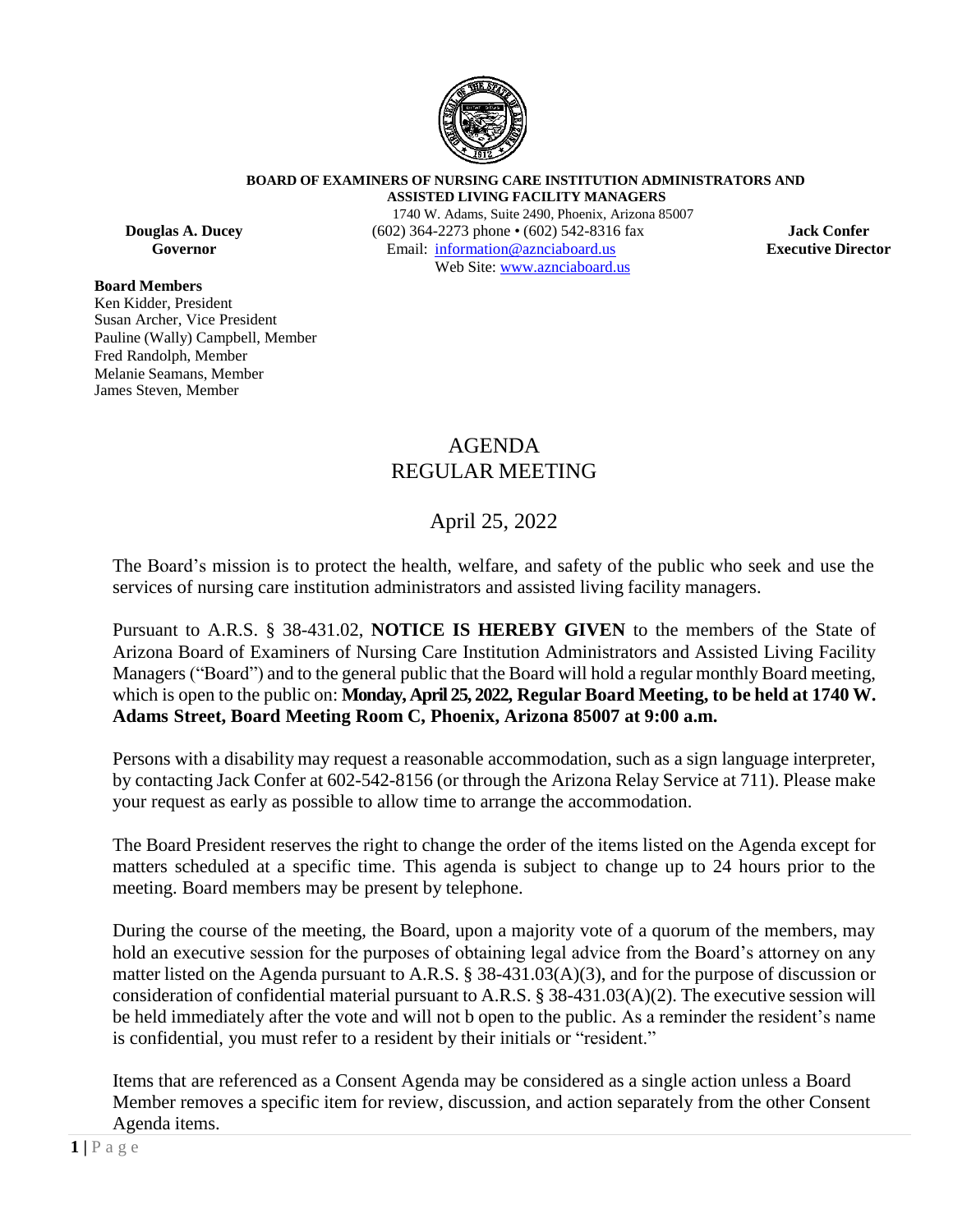The Board will review, discuss, and may take action on the following matters listed on the agenda. The Agenda for the April 25, 2022, Regular Board Meeting is as follows:

# **I. CALL TO ORDER**

## **II. ROLL CALL**

### **III. DECLARATION OF CONFLICTS OF INTEREST – A.R.S. § 38-503**

### **IV. CALL TO THE PUBLIC**

Persons who want to address the Board do not need to request permission in advance, but they do need to complete a "Request to Speak to the Board" form so that the Board is aware that they are here and that they want to speak to the Board. Each person who wants to address the Board will be given five (5) minutes to do so. However, the Board may limit the number of persons speaking on each issue to a reasonable number of persons. Pursuant to A.R.S. § 38-431.02(H), the Board can discuss or take action only on matters that are listed on the Agenda. Board action on issues that are not listed on the Agenda is limited to directing staff to study the matter or to schedule the matter for further discussion at a future Board Meeting.

## **V. REVIEW, DISCUSSION AND POSSIBLE ACTION ON APPROVAL OF MINUTES**

The Board may vote to go into Executive Session pursuant to A.R.S. § 38-431.03(A)(2) (to discussconfidential information), A.R.S. § 38-431.03(A)(3) (to receive legal advice). Board Review, Consideration and Action on Approval of Minutes

A. Regular Meeting Minutes, April 11, 2022

#### **VI. REVIEW, DISCUSSION AND POSSIBLE ACTION ON COMPLAINT CASE REVIEWS**

The Board may vote to go into Executive Session pursuant to A.R.S. § 38-431.03(A)(2) (to discuss confidential information), A.R.S. § 38-431.03(A)(3) (to receive legal advice). The name of a Resident is confidential information. In public session, the Board members, staff, andthe licensee should refer to the Residents as "Resident" or use the Resident's initials. The Board may block vote on these initial case reviews as desired.

#### A. **CONSENT AGENDA:**

Consent agenda items may be considered as a single action unless a Board member or interested party wishes to remove an item for discussion.

Staff Recommendation for Disciplinary Consent Agreement(s):

| 1.  | 21-188        | Murillo, Arturo | Manager |
|-----|---------------|-----------------|---------|
| 2.  | 21-190        | Soto, Patricia  | Manager |
| 3.  | 21-191        | Waddell, Daniel | Manager |
| 4.  | 2022-NCI-0002 | Miller, Celeste | Manager |
| 5.  | 2022-NCI-0031 | Miller, Celeste | Manager |
| 6.  | 2022-NCI-0008 | Tudose, Sylvia  | Manager |
| 7.  | 2022-NCI-0026 | Tudose, Sylvia  | Manager |
| 8.  | 2022-NCI-0013 | Truong, Cuong   | Manager |
| 9.  | 2022-NCI-0016 | Olari, Lidia    | Manager |
| 10. | 2022-NCI-0017 | Gondec, Andrei  | Manager |
|     |               |                 |         |